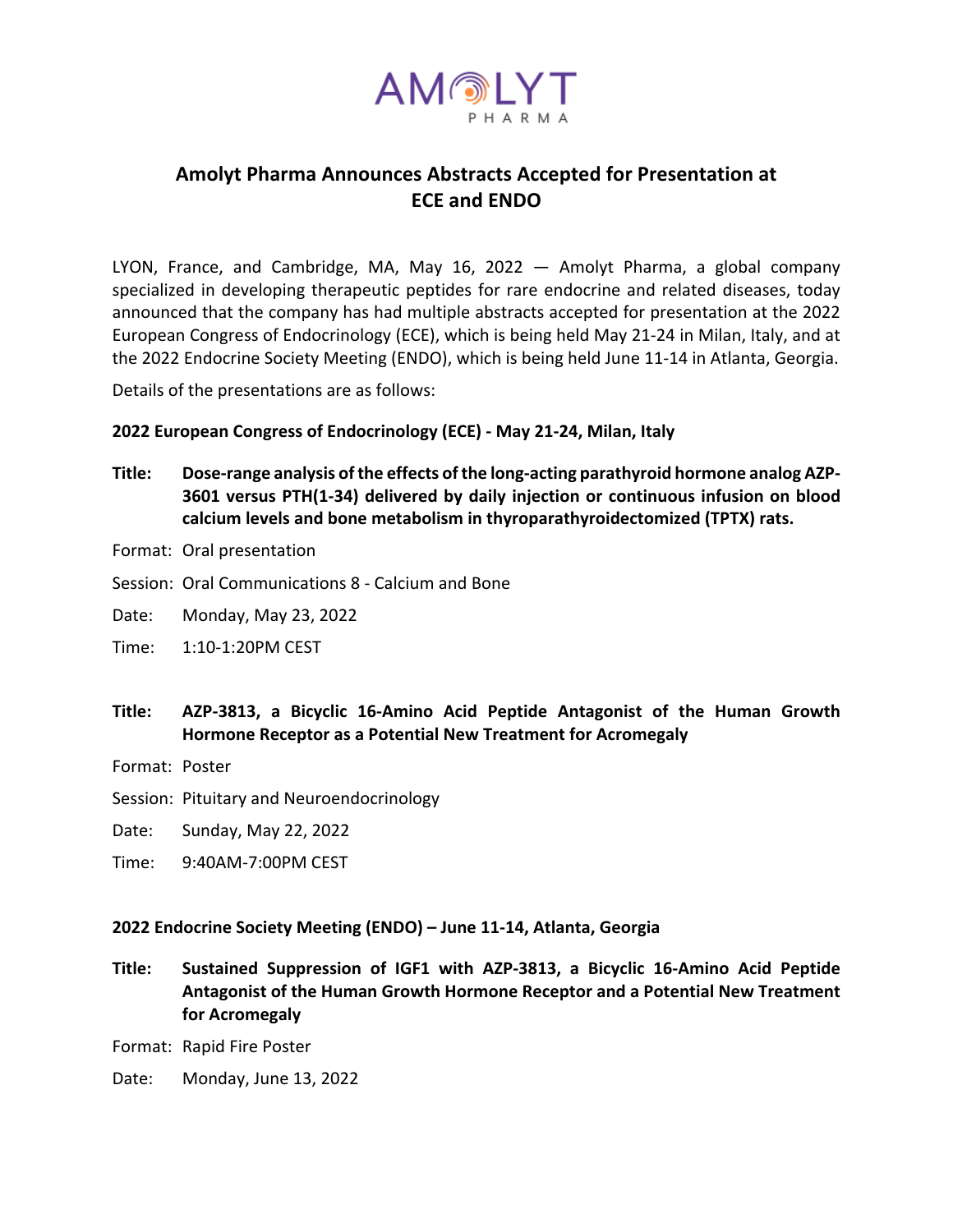

Time: 12:30PM-1:30PM

- **Title: AZP-3601, a long-acting parathyroid hormone (PTH) analog, normalizes blood calcium in thyroparathyroidectomized (TPTX) rats without causing deleterious changes in bone**
- Format: Oral presentation

Date: Monday, June 13, 2022

Time: 11:30AM – 1:00PM EDT

**Title: Living with an "Invisible disease": A Qualitative Study with Patients with Hypoparathyroidism**

Date and time to be announced.

#### **About AZP-3601**

AZP-3601 is an investigational therapeutic peptide designed to target a specific conformation of the parathyroid hormone (PTH) receptor in order to safely produce sustained and stable levels of calcium in the blood and thereby manage the symptoms of hypoparathyroidism, and to limit urine calcium excretion by restoring calcium reabsorption by the kidney, with the goal of consequently preventing chronic kidney disease. In addition to its unique receptor profile, AZP-3601 is also designed to have a short half-life to potentially preserve bone integrity, an important benefit, since the majority of patients are peri- and postmenopausal women with an increased risk of developing osteoporosis.

#### **About AZP-3813**

AZP-3813 is a small peptide growth hormone (GH) receptor antagonist (GHRA) being developed as a potential treatment for acromegaly to be used as an add-on therapy with somatostatin analogues (SSAs) for patients who do not adequately respond to SSAs alone. Acromegaly is a rare chronic endocrine disorder that is typically caused by an adenoma (benign tumor) of the pituitary that secretes abnormally high levels of GH, which results in excess production of IGF-1. AZP-3813 was identified and optimized through a research collaboration with PeptiDream and is being developed as a potential next-generation GHRA therapeutic.

# **About Amolyt Pharma**

Amolyt Pharma, a clinical stage biotechnology company, is building on its team's established expertise in therapeutic peptides to deliver life-changing treatments to patients suffering from rare endocrine and related diseases. Its development portfolio includes AZP-3601, a long-acting PTH analog as a potential treatment for hypoparathyroidism, and AZP-3813, a peptide growth hormone receptor antagonist for the potential treatment of acromegaly. Amolyt Pharma aims to further expand and develop its portfolio by leveraging its global network in the field of